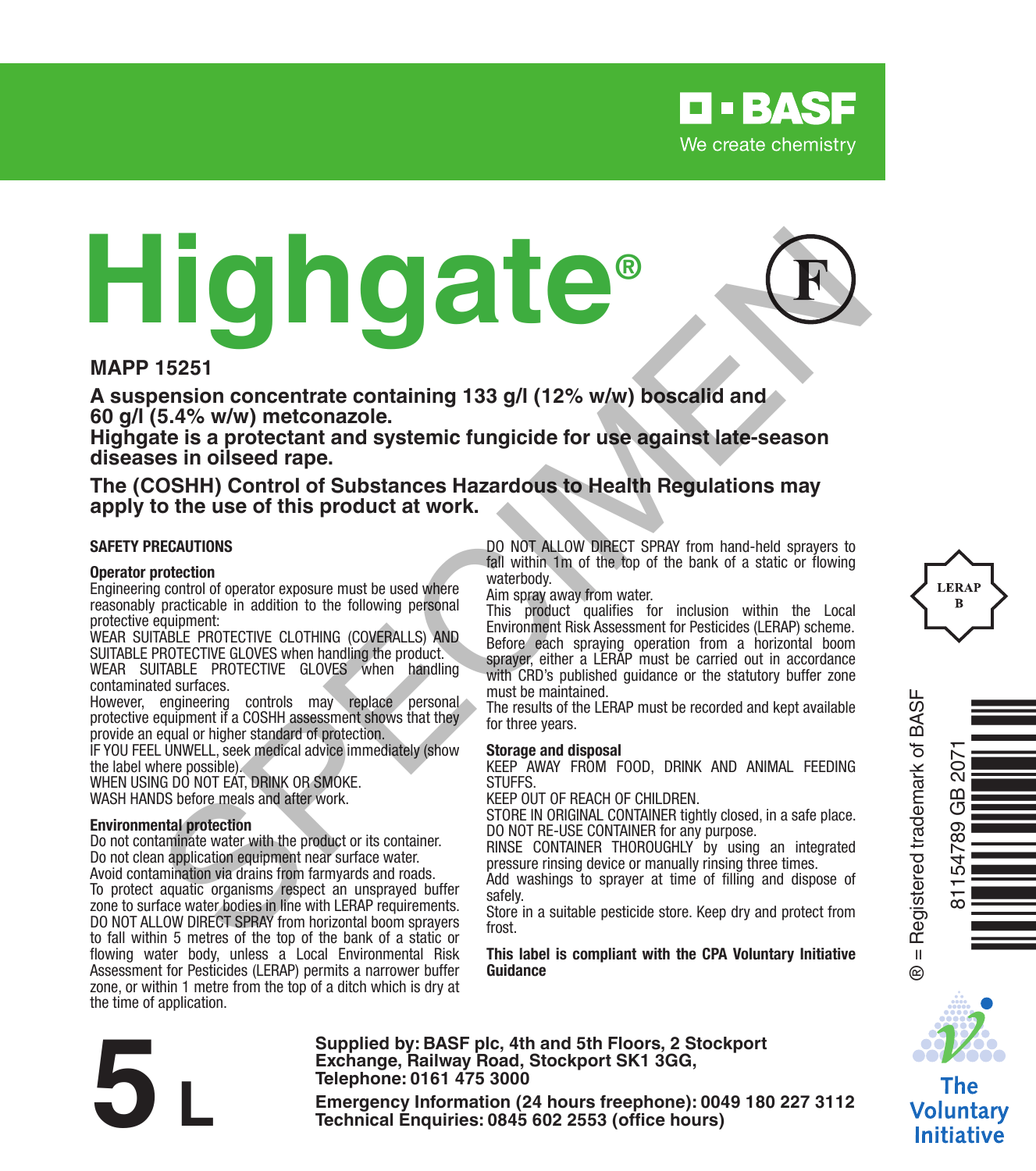# **Highgate®**

**A suspension concentrate containing 133 g/l (12% w/w) boscalid and 60 g/l (5.4% w/w) metconazole.** 

#### **Warning**

**May cause an allergic skin reaction. Suspected of damaging the unborn child. Harmful to aquatic life with long lasting effects.**

# **IMPORTANT INFORMATION**

# **FOR USE ONLY AS AN AGRICULTURAL FUNGICIDE, as directed below:**

| May cause an allergic skin reaction.<br>Suspected of damaging the unborn child.<br>Harmful to aquatic life with long lasting effects.<br>Wear protective gloves/clothing/eye protection.                                                                                                                                                                                                          |                                             |
|---------------------------------------------------------------------------------------------------------------------------------------------------------------------------------------------------------------------------------------------------------------------------------------------------------------------------------------------------------------------------------------------------|---------------------------------------------|
| If medical advice is needed, have product<br>container or label at hand.<br>Avoid breathing mist/vapours/spray.<br>IF ON SKIN: Gently wash with plenty of soap<br>and water<br>Store locked up.<br>Dispose of contents/container to a licensed<br>hazardous-waste disposal contractor or collection site<br>except for empty clean containers which can be disposed<br>of as non-hazardous waste. |                                             |
| Contains: 1,2-benzisothiazol-3(2h)-one and 2-methylisothiazol-<br>3(2H)-one. May produce an allergic reaction.                                                                                                                                                                                                                                                                                    |                                             |
| To avoid risks to human health and the environment, comply<br>with the instructions for use.                                                                                                                                                                                                                                                                                                      |                                             |
|                                                                                                                                                                                                                                                                                                                                                                                                   |                                             |
| <b>IMPORTANT INFORMATION</b>                                                                                                                                                                                                                                                                                                                                                                      |                                             |
| FOR USE ONLY AS AN AGRICULTURAL FUNGICIDE, as directed below:                                                                                                                                                                                                                                                                                                                                     |                                             |
| <b>CROPS:</b>                                                                                                                                                                                                                                                                                                                                                                                     | <b>Oilseed rape</b>                         |
| <b>MAXIMUM INDIVIDUAL DOSE:</b>                                                                                                                                                                                                                                                                                                                                                                   | 1.0 litre/ha                                |
| <b>MAXIMUM TOTAL DOSE PER CROP:</b>                                                                                                                                                                                                                                                                                                                                                               | 2.0 litres/ha/crop                          |
| <b>LATEST TIMING:</b>                                                                                                                                                                                                                                                                                                                                                                             | 50% of pods have reached final size (GS 75) |
|                                                                                                                                                                                                                                                                                                                                                                                                   |                                             |

# **Other specific restriction:**

A minimum interval of 14 days must be observed between applications

**READ THE LABEL BEFORE USE. USING THIS PRODUCT IN A MANNER THAT IS INCONSISTENT WITH THE LABEL MAY BE AN OFFENCE. FOLLOW THE CODE OF PRACTICE FOR USING PLANT PROTECTION PRODUCTS.**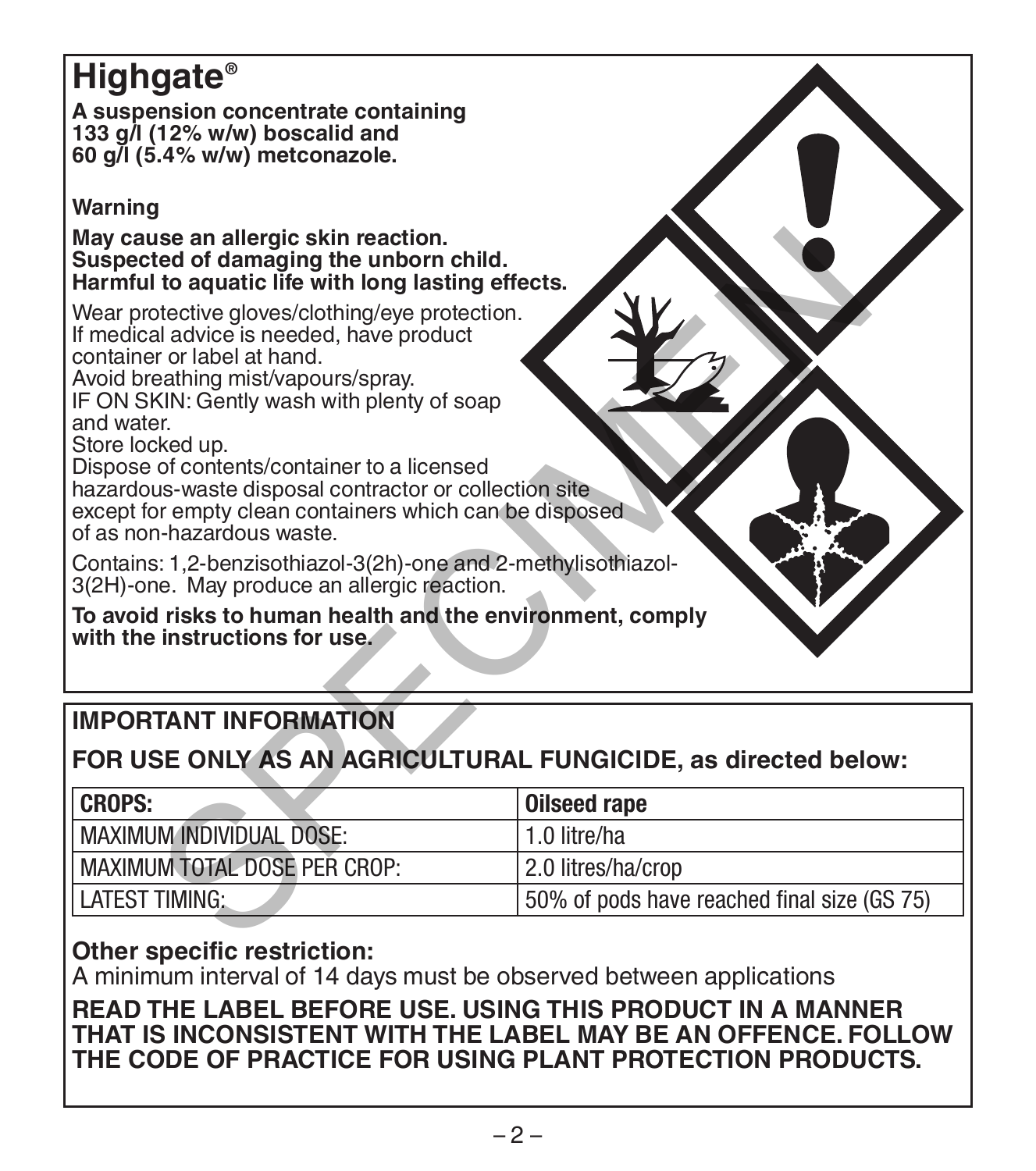# **DIRECTIONS FOR USE**

IMPORTANT: This information is approved as part of the Product Label. All instructions within this section must be read carefully in order to obtain safe and successful use of this product.

Highgate is a protectant and systemic fungicide for use in oilseed rape for the control of *Sclerotinia* stem rot.

#### **Restrictions/Warnings**

Avoid spray drift on to neighbouring crops.

Highgate represents minimal hazard to bees when used as directed. Consideration should be given to informing bee-keepers when you intend spraying crops in flower. Highgate should not be applied with pyrethroids to oilseed rape at flowering.

A reduction in *Sclerotinia* control may be observed in oilseed rape when high-risk infection conditions occur after flowering, leading to secondary spread of the disease through plant-to-plant contact, which may be more severe in lodged crops. tions/Warnings<br>
aray drift on to neighbouring crops.<br>
e represents minimal hazard to bees when used as directed. Cone<br>
given to informing bee-keepers when you intend spraying crops in fi<br>
should not be applied with pyrethr

After spraying, wash out sprayer thoroughly according to manufacturer's guideline and dispose of washings and clean container according to DEFRA Code of Practice and local authority guidelines.

#### **Disease control**

Highgate is a protectant and systemic fungicide for use in oilseed rape for the control of *Sclerotinia* stem rot.

#### **Resistance Management**

Highgate contains boscalid, which belongs to the SDHI (carboxamide) group of fungicides, and metconazole, which belongs to the DMI group of fungicides.

Currently there is no evidence of field strains of *Sclerotinia sclerotiorum*, *Alternaria brassicae* or *Phoma lingham* that are resistant to SDHI or DMI fungicides in oilseed rape.

Currently there is evidence of cross resistance between boscalid and other fungicides in the SDHI group, but no cross resistance has been observed with fungicides with other modes of action.

The FRAC SBI Working Group recommends that all DMIs are considered as one product group in which general cross-resistance exists. Within the SBI-group, there is no crossresistance between morpholines and DMI fungicides. There is no cross-resistance or a correlation in the sensitivity of triazoles to other modes of action.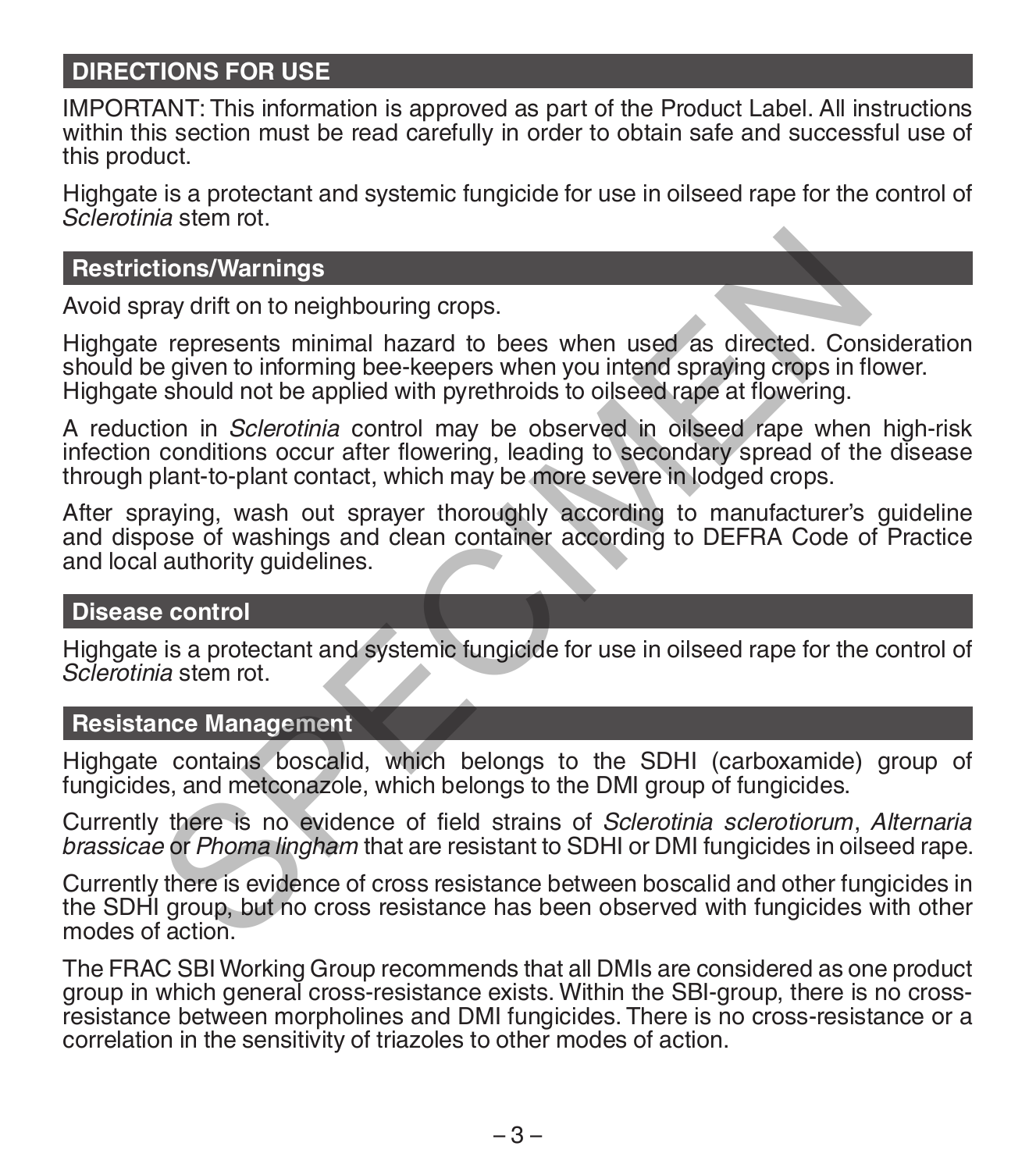The key of resistance management strategies is the reduction of selection pressure. This can be achieved by good agricultural practice which leads to less infection pressure (e.g. crop & stubble hygiene, use of less susceptible varieties, crop rotation, use of healthy seeds, etc).

Risk assessments for the target diseases on oilseed rape indicate a low or medium risk of resistance development. To minimise any possible risk of resistance occurring, the number of applications of Highgate should be restricted to two per crop. Highgate should be applied in a preventive manner, following the recommendations on the label, and as an integral part of a spray programme including fungicides with different modes of action.

For further advice on resistance management in oilseed rape contact your agronomist or specialist advisor, and visit the Fungicide Resistance Action Committee (FRAC) and UK Fungicide Resistance Action Group (FRAG) websites.

#### **Crop Specific Information**

#### **Oilseed rape**

Highgate can be used on all varieties of oilseed rape.

#### **Time of Application**

Apply Highgate as a protectant spray.

Applications against *Sclerotinia* should be made in high disease risk situations at early to full flower (GS 63-65 BBCH), to coincide with or just before first petal fall, and before disease symptoms are visible.

Two applications can be made up to and including when 50% of pods are at final size (BBCH GS 75), allowing a minimum interval of 14 days between applications. Applications made after the end of flowering (GS 69) may result in reduced levels of *Sclerotinia* control. e applied in a preventive manner, following the recommendations on<br>
integral part of a spray programme including fungicides with different<br>
Fr advice on resistance management in oilseed rape contact your as<br>
interferent an

#### **Mixing and Application**

#### **Mixing**

Never prepare more spray solution than is required.

Three quarters fill the tank with clean water and start the agitation.

To ensure thorough mixing of the product, invert the container several times before opening.

Add the required quantity of Highgate to the spray tank while re-circulating.

Add the remainder of the water and continue agitation until spraying is complete.

When tank mixes are to be used, take due note of any instructions given as to the order of mixing.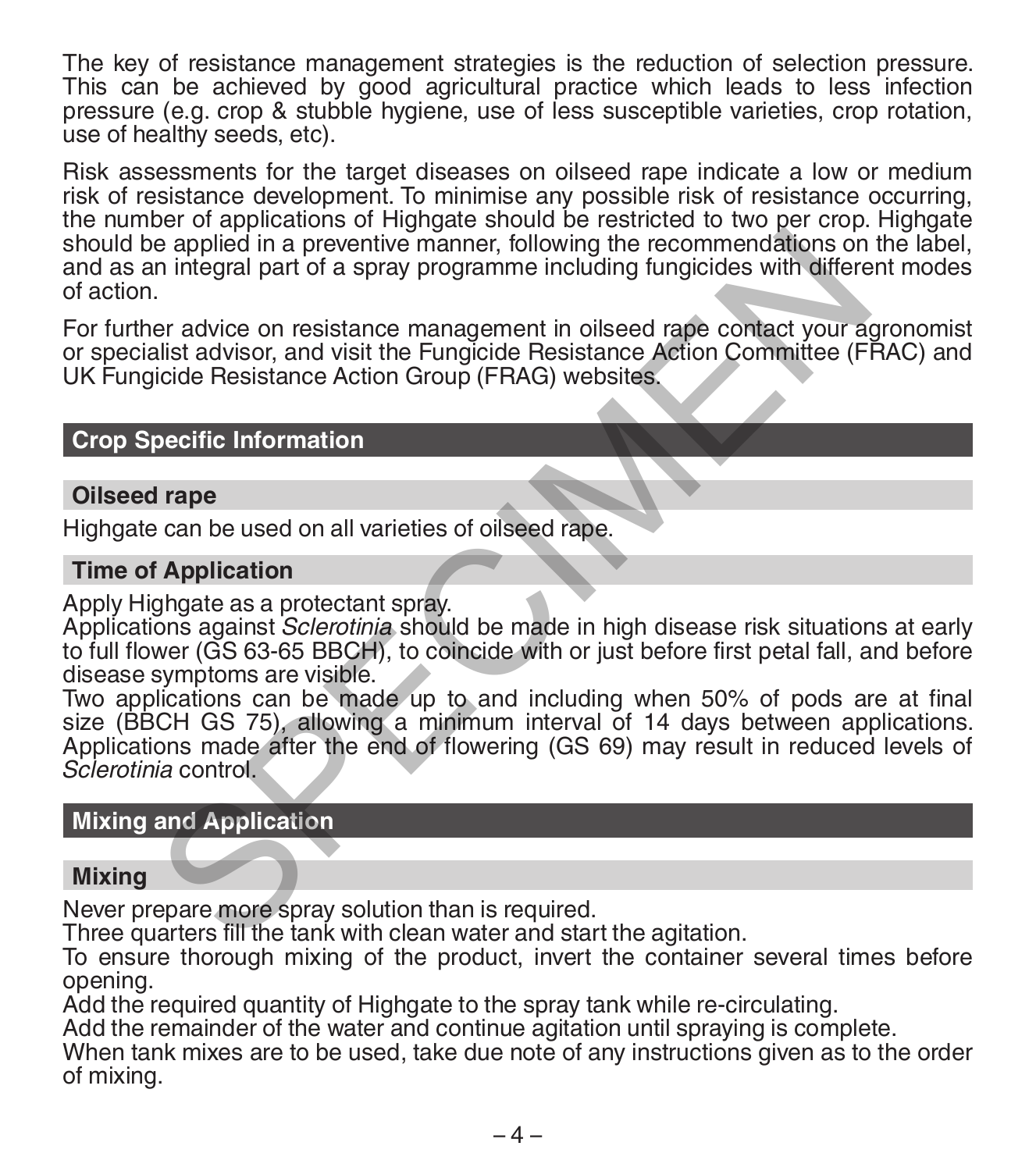Each product should be added separately to the spray tank and fully dispersed before the addition of any further product(s).

Rinse empty containers thoroughly, using an integrated pressure rinsing device or by manually rinsing three times.

Add washings to tank at time of filling and dispose of container safely.

#### **Application**

Apply 1.0 l/ha Highgate in a recommended water volume of 200-300 litres of water per hectare as a MEDIUM spray, as defined by the BCPC. In dense crops, using the increased water volume will help achieve adequate penetration and good coverage of the crop.

Where possible use narrow-wheeled high clearance application equipment. To ensure optimum spray coverage and minimize spray drift, adjust the spray boom to the appropriate height above the crop, according to guidance provided by the sprayer and/ or nozzle manufacture. 0 Vma Higmgate in a recommended water volume of 200-300 litres<br>are as a MEDIUM spray, as defined by the BCPC. In dense crops,<br>d water volume will help achieve adequate penetration and good co<br>ossible use narrow-wheeled hig

# **Following Crops**

#### **Following crops after normally harvested oilseed rape**

Any crop can follow normally harvested oilseed rape treated with Highgate.

#### **Re-drilling due to crop failure**

In the event of crop failure, any crop can be re-drilled after an interval of 5 weeks following of an application of Highgate.

#### **Compatibility**

For information on compatibility contact the BASF Technical Services Hotline: 0845 602 2553

#### **The following does not form part of the authorised label text.**

With many products there is a general risk of resistance developing to the active ingredients. For this reason a change in activity cannot be ruled out. It is generally impossible to predict with certainty how resistance may develop because there are so many crop and use connected ways of influencing this. We therefore have to exclude liability for damage or loss attributable to any such resistance that may develop. To help minimise any loss in activity the BASF recommended rate should in all events be adhered to.

Numerous, particularly regional or regionally attributable, factors can influence the activity of the product. Examples include weather and soil conditions, crop plant varieties, crop rotation, treatment times, application amounts, admixture with other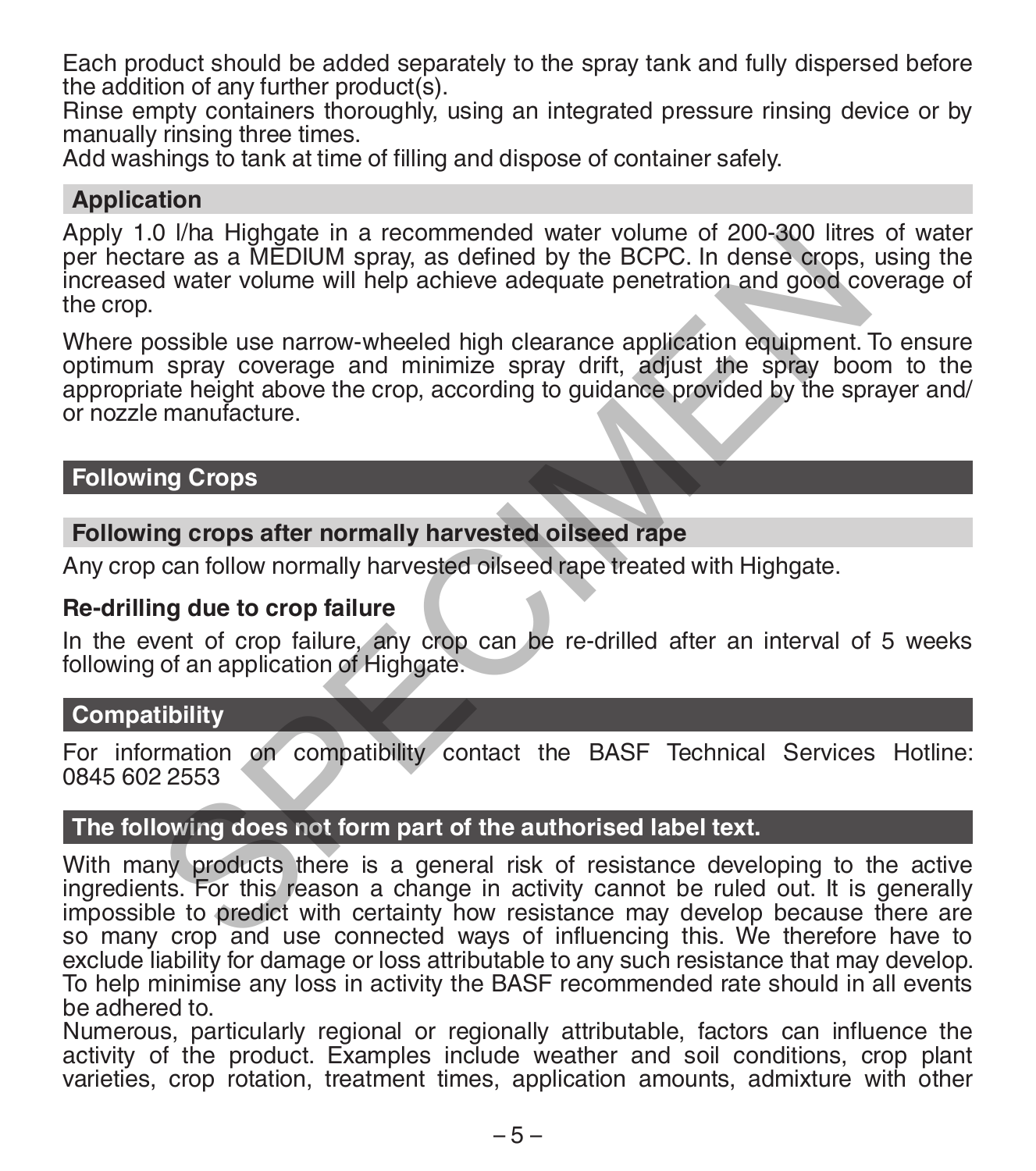products, appearance of organisms resistant to active ingredients and spraying techniques. Under particular conditions a change in activity or damage to plants cannot be ruled out. The manufacturer or supplier is therefore unable to accept any liability in such circumstances. All goods supplied by us are of high grade and we believe them to be suitable, but as we cannot exercise control over their mixing or use or the weather conditions during and after application, which may affect the performance of the material, all conditions and warranties, statutory or otherwise, as to the quality or fitness for any purpose of our goods are excluded and no responsibility will be accepted by us for any damage or injury whatsoever arising from their storage, handling, application or use; but nothing should be deemed to exclude or restrict any liability upon us which cannot be excluded or restricted under the provisions of the Unfair Contract Terms Act 1977 or any similar applicable law. Through the excluded and the sponsor and the excluded and the sponsor and the score of the Unfair Contract<br>damage or injury whatsoever arising from their storage, handling, a<br>ut nothing should be deemed to exclude or restr

# **Section 6 of the Health and Safety at Work Act**

# **Additional Product Safety Information**

The product label provides information on a specific pesticidal use of the product; do not use otherwise, unless you have assessed any potential hazard involved, the safety measures required and that the particular use has "off-label" approval or is otherwise permitted under the Plant Protection Products Regulations.

The information on this label is based on the best available information including data from test results.

### **Safety Data Sheet**

To access the Safety Data Sheet for this product scan the QR code or use the weblink below:



agricentre.basf.co.uk/Highgate/MSDS

Alternatively, contact your supplier.